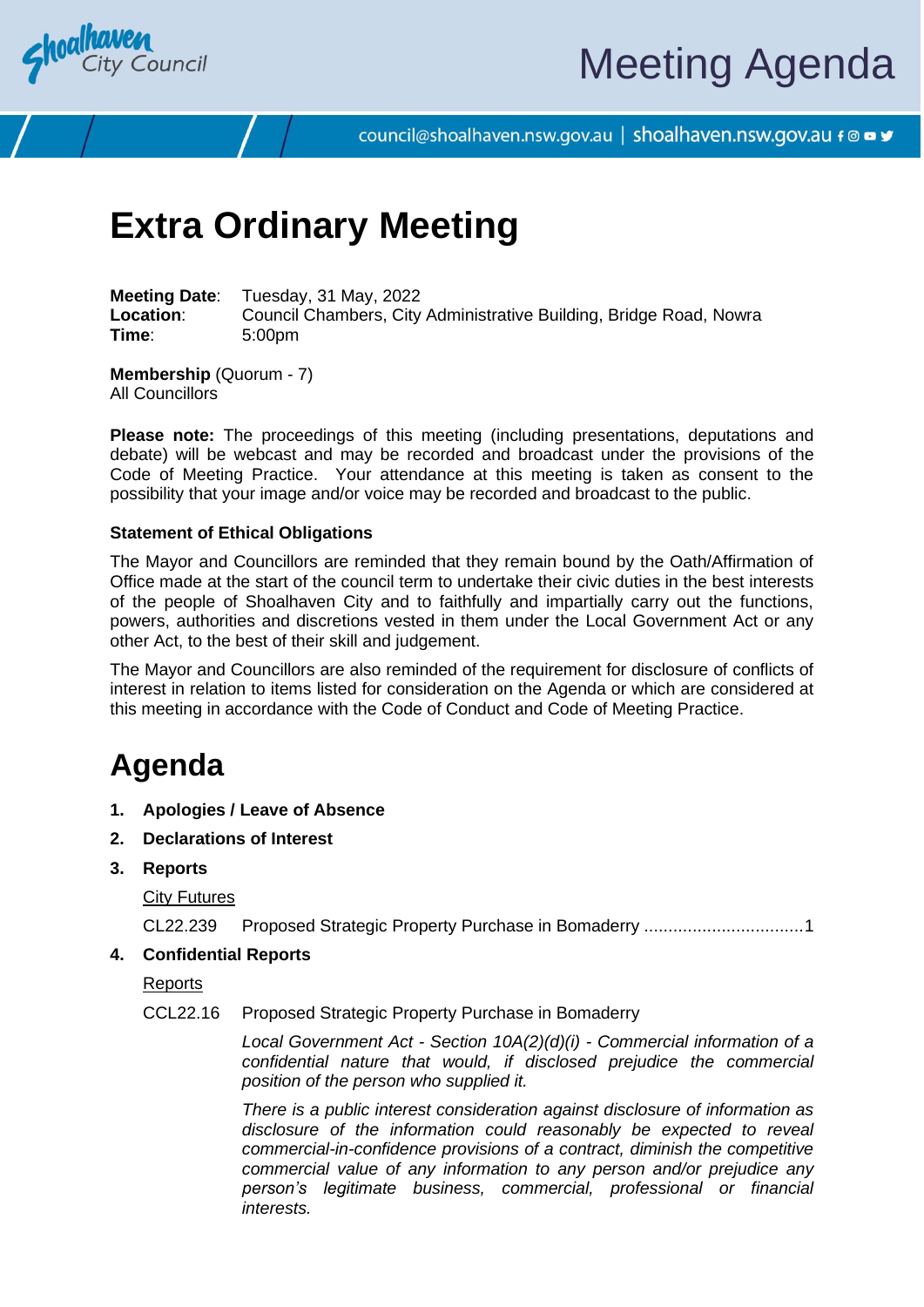

## <span id="page-1-0"></span>**CL22.239 Proposed Strategic Property Purchase in Bomaderry**

**HPERM Ref:** D22/225408

**Department:** Strategic Property **Approver:** Carey McIntyre, Director - City Futures

#### **Reason for Report**

This report provides Council with the opportunity to consider a confidential report for the proposed purchase of a property in Bomaderry.

Further information is provided in a separate confidential report in accordance with Section 10A(2)(d)(i) of the Local Government Act 1993 – *Commercial information of a confidential nature that would, if disclosed prejudice the commercial position of the person who supplied it.*

*There is a public interest consideration against disclosure of information as disclosure of the information could reasonably be expected to prejudice the effective exercise by an agency of the agency's functions*.

### **Recommendation**

That Council, in accordance with Section 10A(2)(d)(i) of the Local Government Act 1993, consider a separate confidential report in relation to the proposed purchase of a property in Bomaderry.

## **Options**

1. Proceed in accordance with the recommendations.

Implications: Council will be able to consider a separate confidential report on the proposed property purchase.

2. Not adopt as per recommendations

Implications: Council will not consider the confidential report.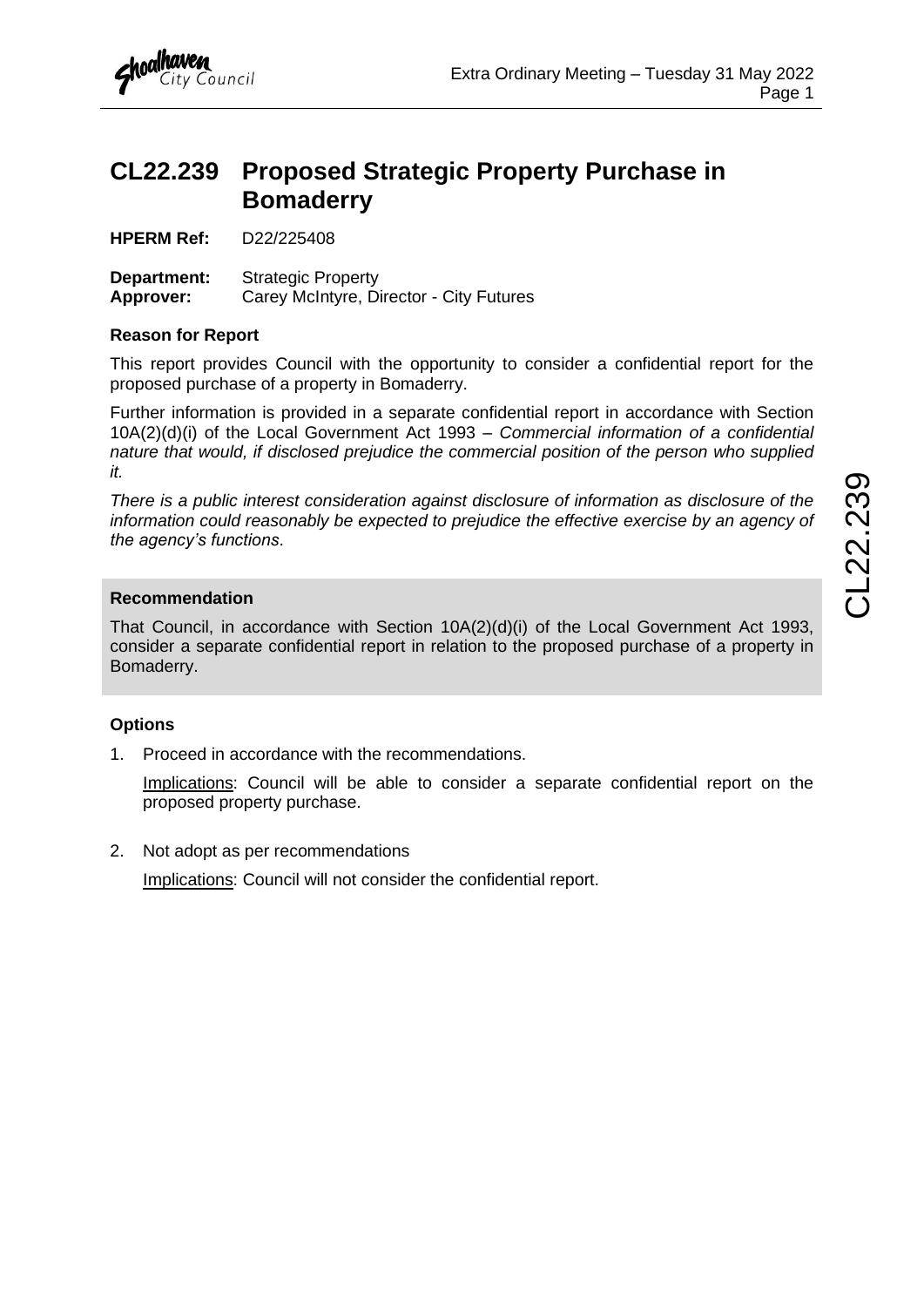

## **LOCAL GOVERNMENT ACT 1993**

## **Chapter 3, Section 8A Guiding principles for councils**

#### **(1) Exercise of functions generally**

- The following general principles apply to the exercise of functions by councils:
- (a) Councils should provide strong and effective representation, leadership, planning and decision-making.
- (b) Councils should carry out functions in a way that provides the best possible value for residents and ratepayers.
- (c) Councils should plan strategically, using the integrated planning and reporting framework, for the provision of effective and efficient services and regulation to meet the diverse needs of the local community.
- (d) Councils should apply the integrated planning and reporting framework in carrying out their functions so as to achieve desired outcomes and continuous improvements.
- (e) Councils should work co-operatively with other councils and the State government to achieve desired outcomes for the local community.
- (f) Councils should manage lands and other assets so that current and future local community needs can be met in an affordable way.
- (g) Councils should work with others to secure appropriate services for local community needs.
- (h) Councils should act fairly, ethically and without bias in the interests of the local community.
- (i) Councils should be responsible employers and provide a consultative and supportive working environment for staff.

### **(2) Decision-making**

The following principles apply to decision-making by councils (subject to any other applicable law):

- (a) Councils should recognise diverse local community needs and interests.
- (b) Councils should consider social justice principles.
- (c) Councils should consider the long term and cumulative effects of actions on future generations.
- (d) Councils should consider the principles of ecologically sustainable development.
- (e) Council decision-making should be transparent and decision-makers are to be accountable for decisions and omissions.

## **(3) Community participation**

Councils should actively engage with their local communities, through the use of the integrated planning and reporting framework and other measures.

## **Chapter 3, Section 8B Principles of sound financial management**

The following principles of sound financial management apply to councils:

- (a) Council spending should be responsible and sustainable, aligning general revenue and expenses.
- (b) Councils should invest in responsible and sustainable infrastructure for the benefit of the local community.
- (c) Councils should have effective financial and asset management, including sound policies and processes for the following:
	- (i) performance management and reporting,
	- (ii) asset maintenance and enhancement,
	- (iii) funding decisions,
	- (iv) risk management practices.
- (d) Councils should have regard to achieving intergenerational equity, including ensuring the following:
	- (i) policy decisions are made after considering their financial effects on future generations,
	- (ii) the current generation funds the cost of its services